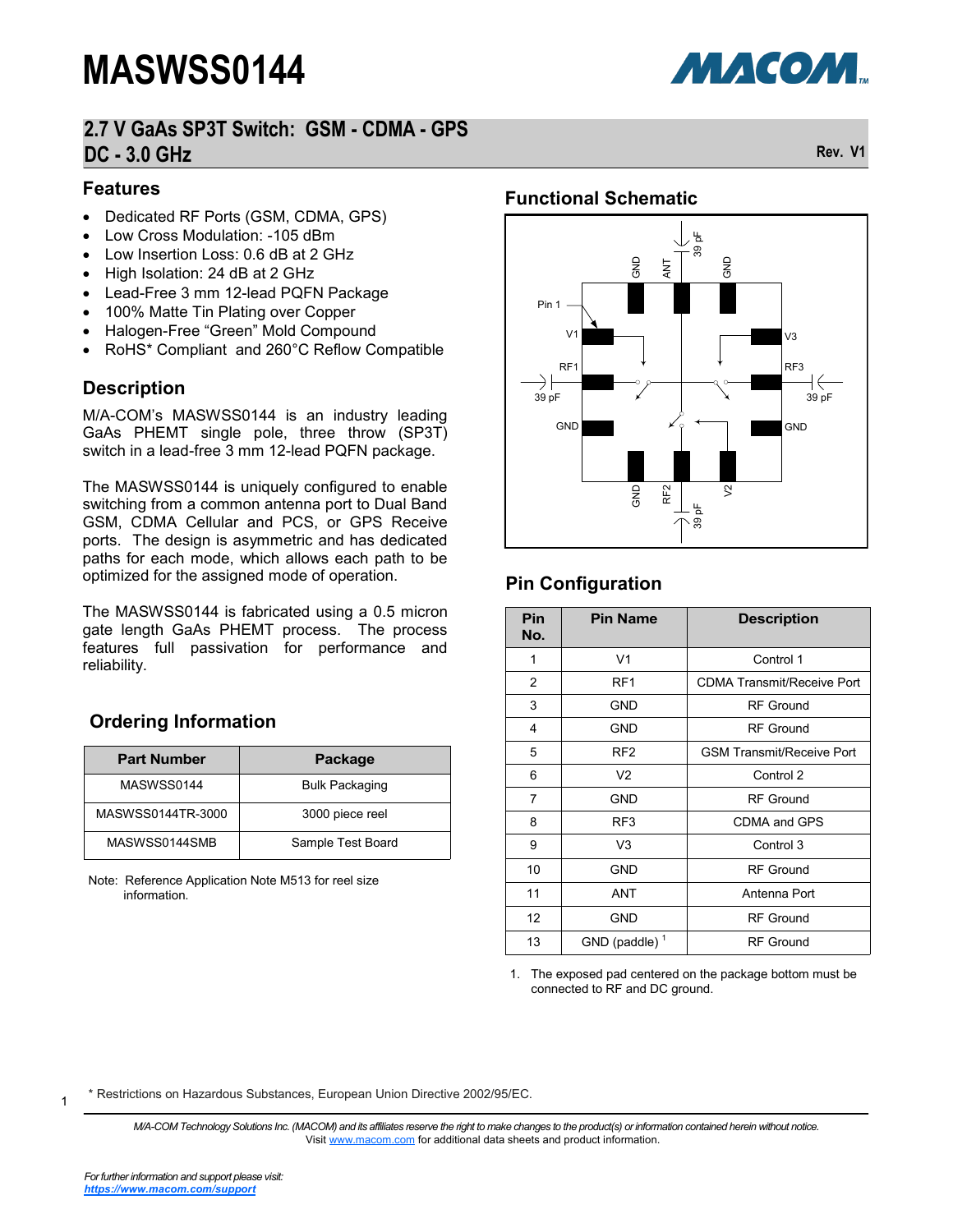

### **2.7 V GaAs SP3T Switch: GSM - CDMA - GPS DC - 3.0 GHz Rev. V1**

# Electrical Specifications:  $T_A = 25^{\circ}$ C, V<sub>c</sub> = 0 V, 2.7 V, Pin = +34 dBm, Z<sub>0</sub> = 50  $\Omega$  <sup>2</sup>

| <b>Parameter</b>                                 | <b>Test Conditions</b>                                                       | <b>Units</b>   | Min.                     | Typ.                 | Max.                     |
|--------------------------------------------------|------------------------------------------------------------------------------|----------------|--------------------------|----------------------|--------------------------|
| Insertion Loss <sup>3</sup><br>RF1 and RF2 Paths | 1 GHz<br>$1-2$ GHz<br>$2-3$ GHz                                              | dB<br>dB<br>dB |                          | 0.60<br>0.60<br>0.65 | 0.75                     |
| Insertion Loss <sup>3</sup><br>RF3 Path          | 1 GHz<br>$1-2$ GHz<br>$2-3$ GHz                                              | dB<br>dB<br>dB |                          | 0.65<br>0.65<br>0.75 | 0.85                     |
| Isolation<br>All Paths                           | 0.5-1 GHz<br>$1-2$ GHz<br>$2-3$ GHz                                          | dB<br>dB<br>dB | 25                       | 30<br>24<br>19       |                          |
| Return Loss (All RF ports)                       | 0.5-3 GHz                                                                    | dB             | $\overline{\phantom{0}}$ | 21                   | $\overline{\phantom{0}}$ |
| <b>Cross Modulation</b><br>RF1 Path              | Cell Band: CDMA TX = $+25$ dBm @ 820 MHz,<br>$RX_{INT}$ = -23 dBm @ 865 MHz  | dBm            |                          | $-102$               |                          |
|                                                  | PCS Band: CDMA TX = $+20$ dBm @ 1950 MHz,<br>$RX_{INT}$ = -23 dBm @ 1870 MHz | dBm            |                          | $-105$               |                          |
| 2nd Harmonic<br>RF2 Path                         | GSM Band: Pin = 34 dBm<br>DCS/PCS Band: Pin = 32 dBm                         | dBc<br>dBc     |                          | $-75$<br>$-75$       |                          |
| 3rd Harmonic<br>RF2 Path                         | GSM Band: Pin = 34 dBm<br>DCS/PCS Band: Pin = 32 dBm                         | dBc<br>dBc     |                          | $-72.5$<br>$-68.0$   | $-70$                    |
| P0.1dB<br>RF1 & RF2 Paths                        | $V_c = 2.7 V$<br>$V_c = 5.0 V$                                               | dBm<br>dBm     |                          | 36.0<br>37.5         |                          |
| IP <sub>2</sub>                                  | Two Tone, +18 dBm / Tone, 1 MHz spacing, >50 MHz                             | dBm            |                          | 70                   |                          |
| IP <sub>3</sub>                                  | Two Tone, +18 dBm / Tone, 1 MHz spacing, >50 MHz                             | dBm            |                          | 55                   |                          |
| Trise, Tfall                                     | 10% to 90% RF, 90% to 10% RF                                                 | nS             |                          | 50                   |                          |
| Ton, Toff                                        | 50% control to 90% RF, and 50% control to 10% RF                             | nS             |                          | 70                   |                          |
| Transients                                       | In Band                                                                      | mV             |                          | 10                   |                          |
| <b>Control Current</b>                           | $ V_{C} $ = 2.7 V                                                            | μA             |                          | 10                   | 25                       |

2. For positive voltage control, external DC blocking capacitors are required on all RF ports.

3. Insertion Loss can be optimized by varying the DC blocking capacitor value, e.g. 1000 pF for 100 MHz - 500 MHz, 100 pF for 0.5 GHz - 2.5 GHz. The low frequency response will be determined by the capacitor value used.

# **Truth Table <sup>4</sup>**

| V <sub>1</sub> | V <sub>2</sub> | V <sub>3</sub> | $ANT-$<br>RF <sub>1</sub> | ANT -<br>RF <sub>2</sub> | ANT-<br>RF <sub>3</sub> |
|----------------|----------------|----------------|---------------------------|--------------------------|-------------------------|
|                |                |                | On                        | Off                      | Off                     |
| 0              |                |                | Off                       | On                       | Off                     |
| 0              | 0              |                | Off                       | Off                      | On                      |

4. 1 = 2.7 V to 5.0 V, 0 = 0 V ± 0.2 V

# **Absolute Maximum Ratings 5,6**

| <b>Parameter</b>                              | <b>Absolute Maximum</b>              |
|-----------------------------------------------|--------------------------------------|
| Input Power<br>(0.5 - 2.5 GHz, 2.7 V Control) | $+36$ dBm                            |
| <b>Operating Voltage</b>                      | $+8.5$ volts                         |
| <b>Operating Temperature</b>                  | -40 $^{\circ}$ C to +85 $^{\circ}$ C |
| Storage Temperature                           | -65°C to +150 $\degree$ C            |

5. Exceeding any one or combination of these limits may cause permanent damage to this device.

6. M/A-COM does not recommend sustained operation near these survivability limits.

*M/A-COM Technology Solutions Inc. (MACOM) and its affiliates reserve the right to make changes to the product(s) or information contained herein without notice.*  Visit [www.macom.com](http://www.macom.com/) for additional data sheets and product information.

2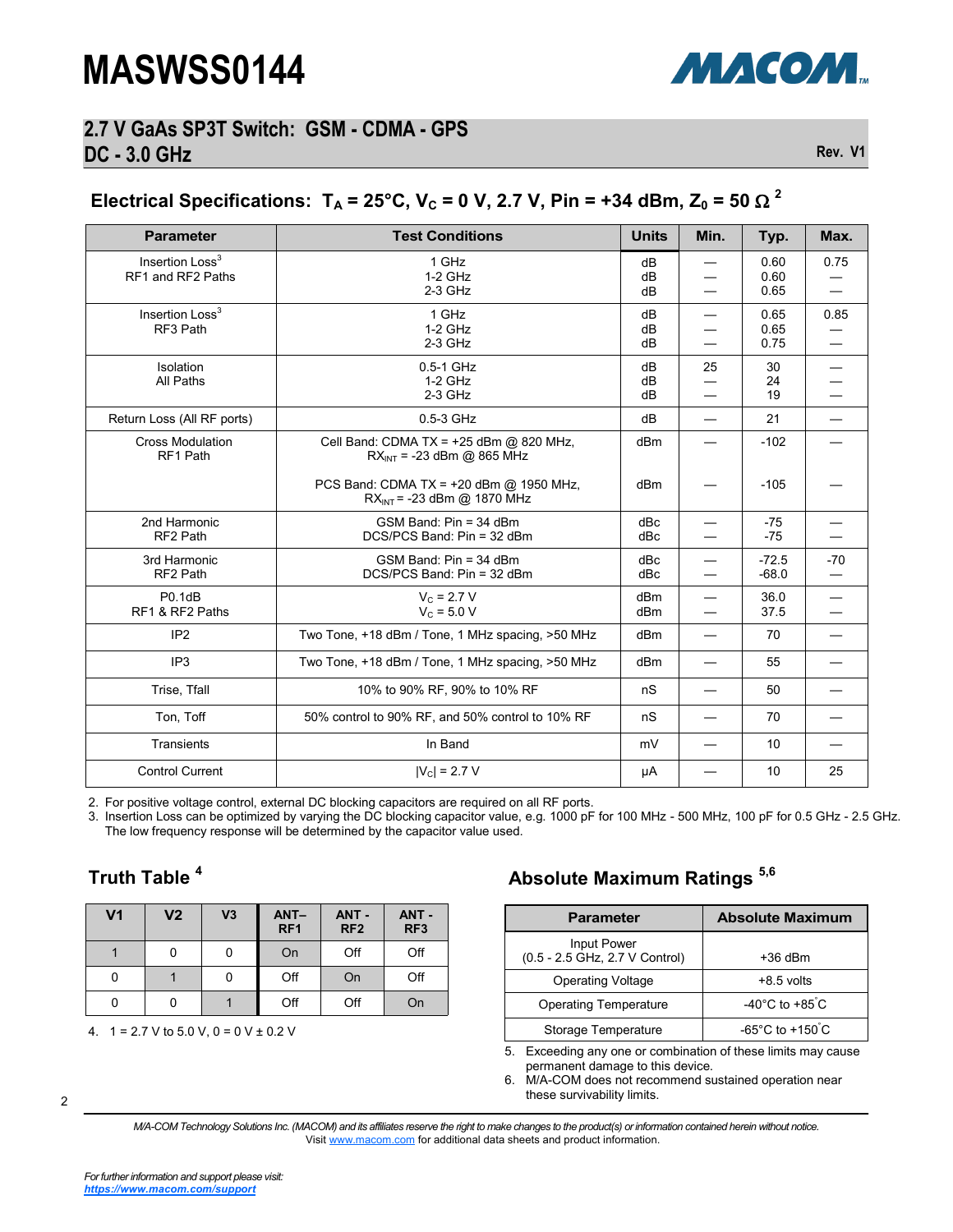# **2.7 V GaAs SP3T Switch: GSM - CDMA - GPS DC - 3.0 GHz Rev. V1**

# **Typical Performance Curves (using 39 pF external DC blocking capacitors)**

#### *RF1 Insertion Loss*



*RF3 Insertion Loss RF1 Isolation*







#### *RF2 Insertion Loss*









3

*M/A-COM Technology Solutions Inc. (MACOM) and its affiliates reserve the right to make changes to the product(s) or information contained herein without notice.*  Visit [www.macom.com](http://www.macom.com/) for additional data sheets and product information.

МАСОМ.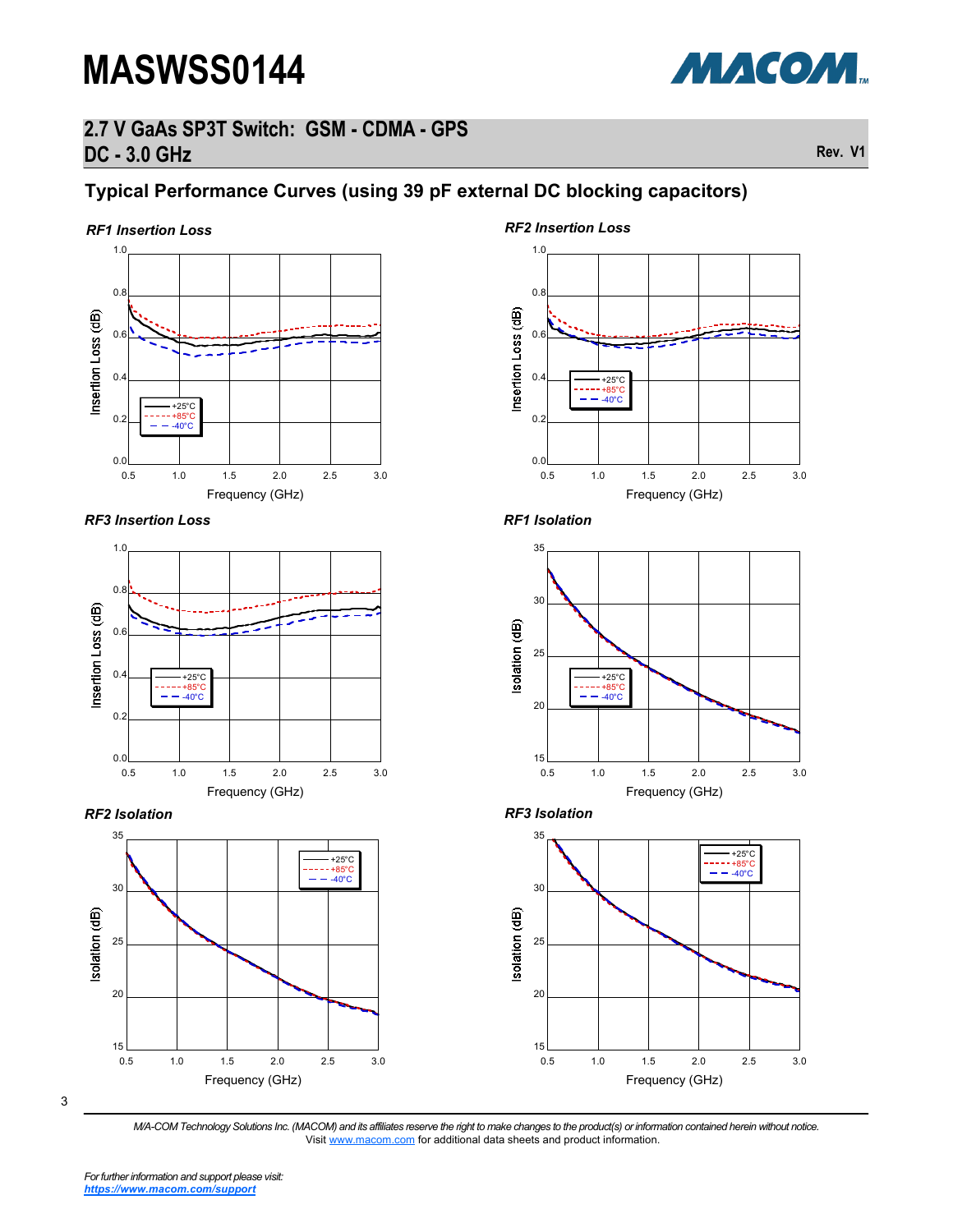

## **2.7 V GaAs SP3T Switch: GSM - CDMA - GPS DC - 3.0 GHz Rev. V1**

### **Typical Performance Curves (using 39 pF external DC blocking capacitors)**

*Return Loss*



### *Lead-Free* **3 mm 12-lead PQFN†**

#### **Qualification**

Qualified to M/A-COM specification REL-201, Process Flow –2.

#### **Handling Procedures**

Please observe the following precautions to avoid damage:

#### **Static Sensitivity**

Gallium Arsenide Integrated Circuits are sensitive to electrostatic discharge (ESD) and can be damaged by static electricity. Proper ESD control techniques should be used when handling these devices.



† Reference Application Note M538 for lead-free solder reflow recommendations.

*M/A-COM Technology Solutions Inc. (MACOM) and its affiliates reserve the right to make changes to the product(s) or information contained herein without notice.*  Visit [www.macom.com](http://www.macom.com/) for additional data sheets and product information.